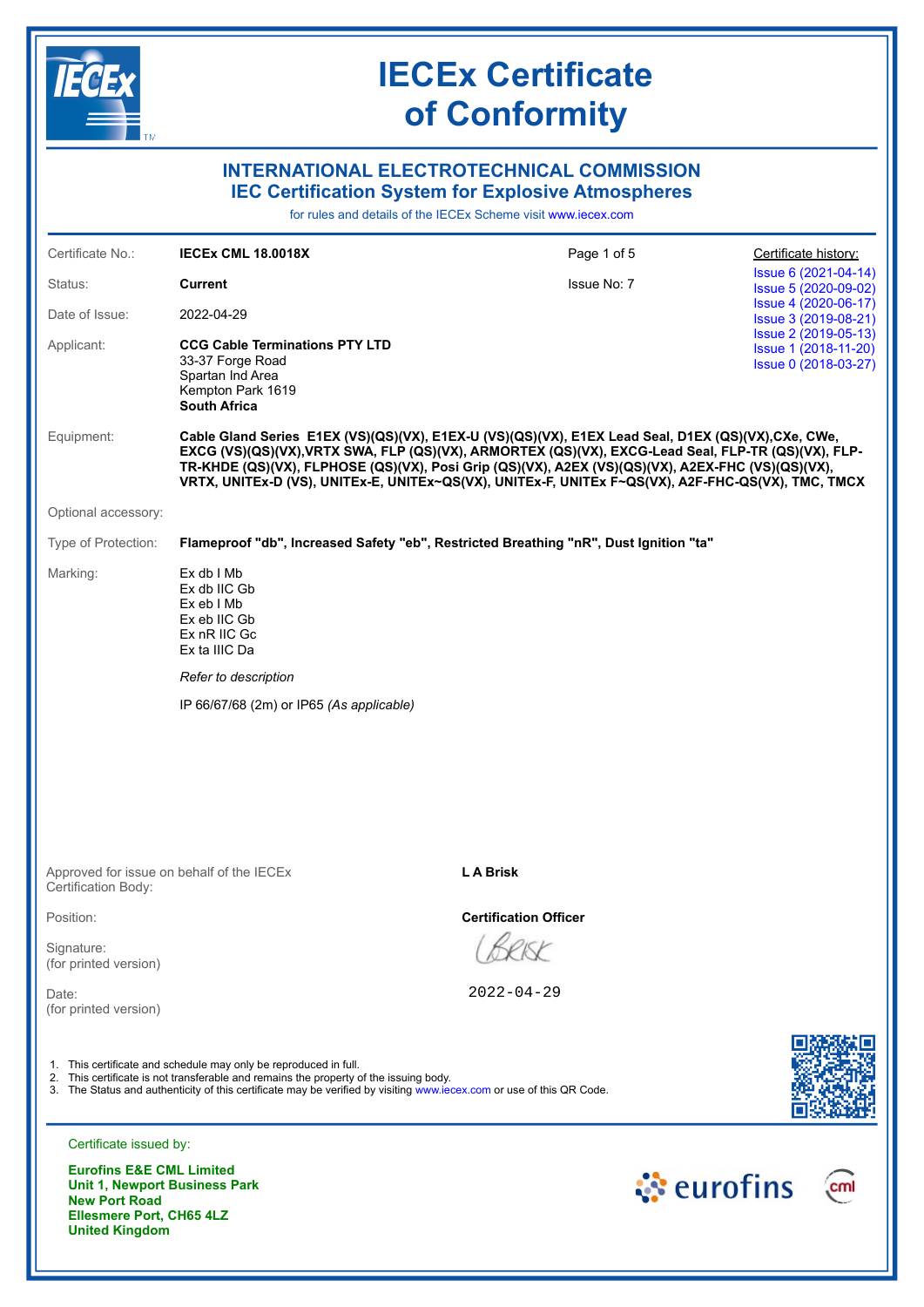

| Certificate No.:            | <b>IECEX CML 18.0018X</b>                                                                                                  | Page 2 of 5 |
|-----------------------------|----------------------------------------------------------------------------------------------------------------------------|-------------|
| Date of issue:              | 2022-04-29                                                                                                                 | Issue No: 7 |
| Manufacturer:               | <b>CCG Cable Terminations Pty Ltd</b><br>33-37 Forge Road<br>Spartan Ind Area<br>Kempton Park, 1619<br><b>South Africa</b> |             |
| Manufacturing<br>locations: | <b>CCG Cable Terminations Pty Ltd</b><br>33-37 Forge Road<br>Spartan Ind Area<br>Kempton Park, 1619<br><b>South Africa</b> |             |

This certificate is issued as verification that a sample(s), representative of production, was assessed and tested and found to comply with the IEC Standard list below and that the manufacturer's quality system, relating to the Ex products covered by this certificate, was assessed and found to comply with the IECEx Quality system requirements.This certificate is granted subject to the conditions as set out in IECEx Scheme Rules, IECEx 02 and Operational Documents as amended

### **STANDARDS** :

The equipment and any acceptable variations to it specified in the schedule of this certificate and the identified documents, was found to comply with the following standards

| IEC 60079-0:2017<br>Edition: 7.0  | Explosive atmospheres - Part 0: Equipment - General requirements                                      |
|-----------------------------------|-------------------------------------------------------------------------------------------------------|
| Edition: 7.0                      | IEC 60079-1:2014-06 Explosive atmospheres - Part 1: Equipment protection by flameproof enclosures "d" |
| IEC 60079-15:2017<br>Edition: 5.0 | Explosive atmospheres - Part 15: Equipment protection by type of protection "n"                       |
| IEC 60079-31:2013<br>Edition:2    | Explosive atmospheres - Part 31: Equipment dust ignition protection by enclosure "t"                  |
| IEC 60079-7:2017<br>Edition: 5.1  | Explosive atmospheres - Part 7: Equipment protection by increased safety "e"                          |

This Certificate **does not** indicate compliance with safety and performance requirements other than those expressly included in the Standards listed above.

### **TEST & ASSESSMENT REPORTS:**

A sample(s) of the equipment listed has successfully met the examination and test requirements as recorded in:

#### Test Reports:

[GB/CML/ExTR18.0020/00](https://www.iecex-certs.com/#/deliverables/REPORT/21398/view) [GB/CML/ExTR18.0269/00](https://www.iecex-certs.com/#/deliverables/REPORT/21736/view) [GB/CML/ExTR19.0094/00](https://www.iecex-certs.com/#/deliverables/REPORT/21564/view) [GB/CML/ExTR19.0171/00](https://www.iecex-certs.com/#/deliverables/REPORT/21828/view) [GB/CML/ExTR20.0126/00](https://www.iecex-certs.com/#/deliverables/REPORT/65810/view) [GB/CML/ExTR20.0189/00](https://www.iecex-certs.com/#/deliverables/REPORT/67729/view)

[GB/CML/ExTR22.0046/00](https://www.iecex-certs.com/#/deliverables/REPORT/81804/view)

Quality Assessment Report:

[ZA/ICS/QAR14.0001/07](https://www.iecex-certs.com/#/deliverables/REPORT/80281/view)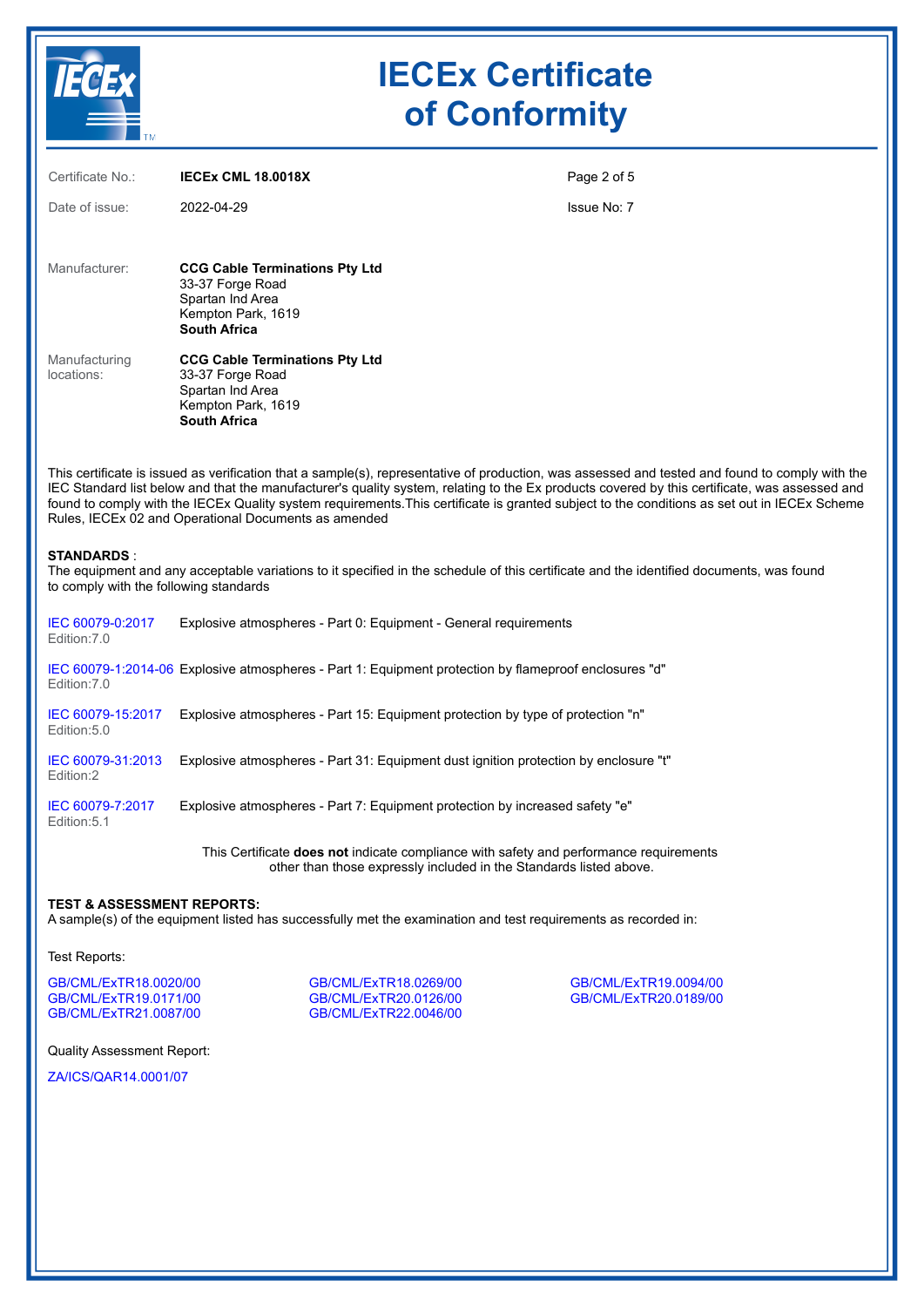

Certificate No.: **IECEx CML 18.0018X**

Date of issue: 2022-04-29

Page 3 of 5

Issue No: 7

### **EQUIPMENT:**

Equipment and systems covered by this Certificate are as follows:

Cable glands for use with armoured cables, Types; E1EX (VS)(QS)(VX), E1EX-U (VS)(QS)(VX), E1EX Lead Seal, D1EX (QS)(VX), CXe, CWe, EXCG (VS)(QS)(VX), VRTX SWA, FLP (QS)(VX), ARMORTEX (QS)(VX), EXCG-Lead Seal, UNITEx-D (VS), UNITEx-E, UNITEx~QS (VX), UNITEx-F, UNITEx-F~QS(VX), TMC, TMCX.

Cable glands for use with non-armoured and braid cables, Types; FLP-TR (QS)(VX), FLP-TR- KHDE (QS)(VX), FLPHOSE (QS)(VX), Posi Grip (QS)(VX), A2EX (VS)(QS)(VX), A2EX-FHC (VS)(QS)(VX), VRTX, A2F-FHC-QS (VX).

Refer to Annex for full description and conditions of manufacture.

**SPECIFIC CONDITIONS OF USE: YES as shown below:**

Refer to Annex for specific conditions of use.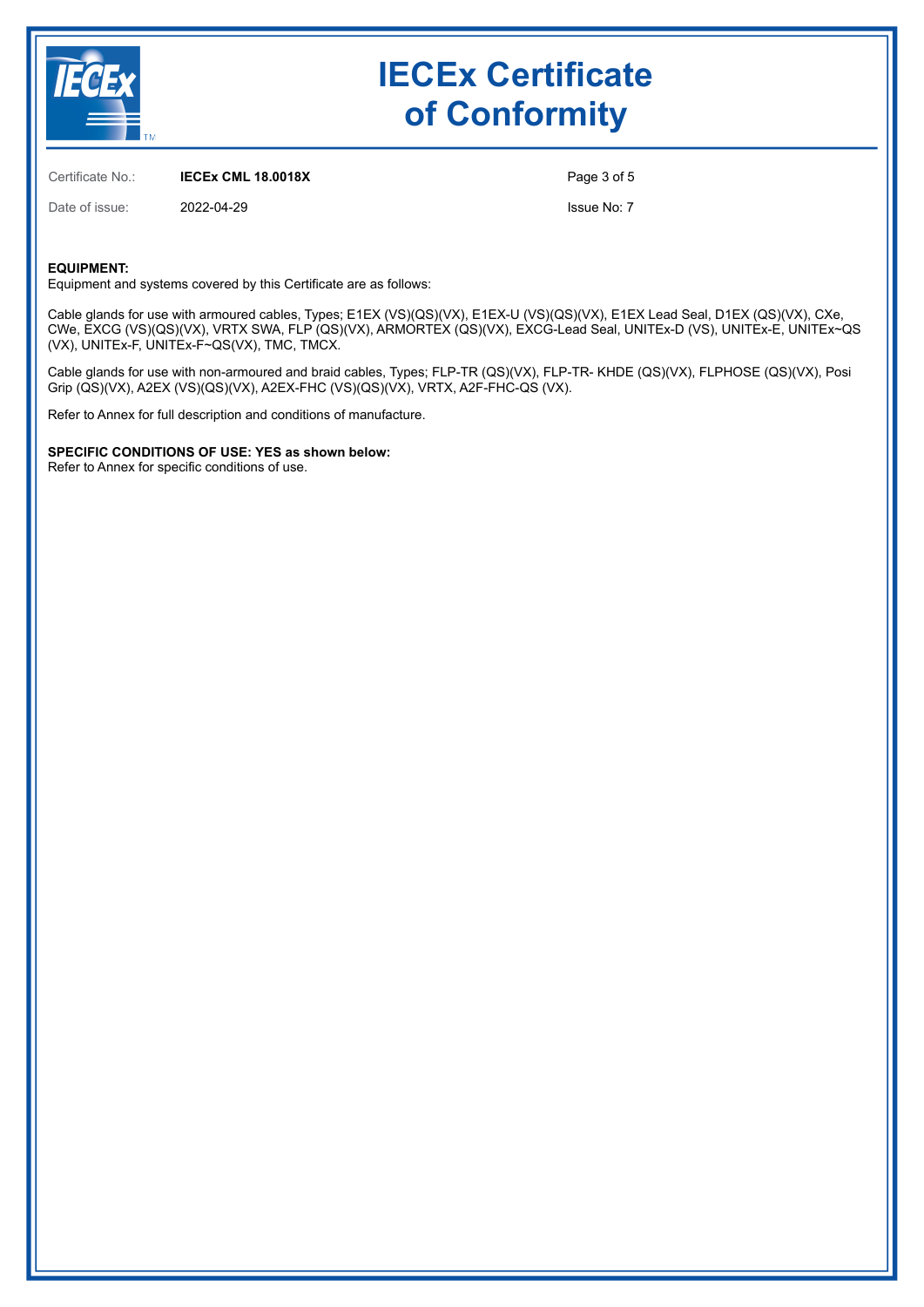

Certificate No.: **IECEx CML 18.0018X**

Date of issue: 2022-04-29

Page 4 of 5

Issue No: 7

### **DETAILS OF CERTIFICATE CHANGES (for issues 1 and above)**

**Issue 1 -** This issue introduced the following changes:

1. To allow the diameter over cores to increase to 12.5mmand number of cores to increase to 13 for the Size 1 gland arrangements. 2. To allow modifications to the Size 7 corrosion guard.

**Issue 2 -** This issue introduced the following changes:

- 1. To permit an alternative EPDM seal material.
- 2. To permit a nylon alternative material for sealing gaskets and skid washers.
- 3. To update the product description temperature range for the alternative EPDM sealing gaskets and nylon sealing gaskets. The Conditions of Use are also updated to include the alternative temperatures allowable.
- 4. To permit the option to manufacture products with intermediate metric thread sizes.
- 5. To increase the E1EX-D outer seal nut size.

**Issue 3 -** This issue introduced the following changes:

- 1. To allow the product name changes as follows:-
	- UNITEx becomes UNITEx-E
	- E1EX-D becomes UNITEx-D
- 2. To permit the Vortex resin barrier arrangement as an alternative to the Quickstop resin system.
- 3. References to E1EX-D~QS are changed to UNITEx~QS and the E1EX-D~QS name is removed from the certificate. (The two glands are physically identical).
- 4. The A2F-CG range is removed from the certificate.
- 5. The description and relevant conditions are updated to include the alternative resin barrier arrangement and to reference the model name changes above.

**Issue 4 -** This issue introduced the following changes:

- 1. Removal of A2F, A2FX, and A2FH glands and their variants from the certification.
- 2. Addition of aluminium as a material option for the cable glands.
- 3. Addition of nylon as a material option for the Corrosion Guard and Posi Grip glands.
- 4. Addition of an option for a deluge seal to be included on the E1EX range
- 5. Allowance of combination glands for armoured cable.
- 6. Allowance of "VS" option cable glands to include lead sheathed cables
- 7. Allowance of "VS" option cable glands to have the earth contact disc retrofitted
- 8. Introduction of the A2F-FHC and A2F-FHC~QS (VX) glands
- 9. Introduction of an alternate thread sealing method

### **Issue 5 -** This issue introduced the following changes:

- 1. Introduction of the TMC and TMCX glands
- 2. To correct and simplify the allowable temperature ranges.
- 3. The description and Specific Conditions of Use have been updated in accordance with the modifications above.

**Issue 6 -** This issue introduced the following changes:

- 1. The introduction of an alternative seal arrangement on the UNITEx-D gland range.
- 2. To allow an alternative QuickStop and VORTEx resin to be used, giving a wider temperature range.
- 3. To include IPX8 rating on NPT threaded arrangements when used with specific greases.
- 4. To correct the CXe gland cable acceptance ranges
- 5. The description and specific Conditions of Use have been updated in accordance with the modifications above.

**Issue 7 -** This issue introduced the following changes:

- 1. To update the certificate format, and where applicable, the description has been updated in accordance with the modifications.
- 2. To update the number of cores allowed in size 00 and 0 barrier glands from 6 to 10.
- 3. To update the UNITEx~QS(VX) cable gland to use the E1EX cable gland outer seal arrangement.
- 4. To update the certification to add the option for any cable gland to have an outer seal nut with an additional female thread to allow flexible conduits to be attached to the cable gland (designated '-FC').
- 5. The addition of new gland model variant FLP-TR-KHDE. (A FLP-TR gland with an addition to the rear nut to allow a specific pipe connection – the pipe is used to protect the cable fitted.)
- 6. To update the certification drawings with minor corrections.
- 7. To update the A2F-FHC~QS gland certification drawings to show additional NPT entry thread options and to remove model A2F-FHC from the certificates detailed on the front page.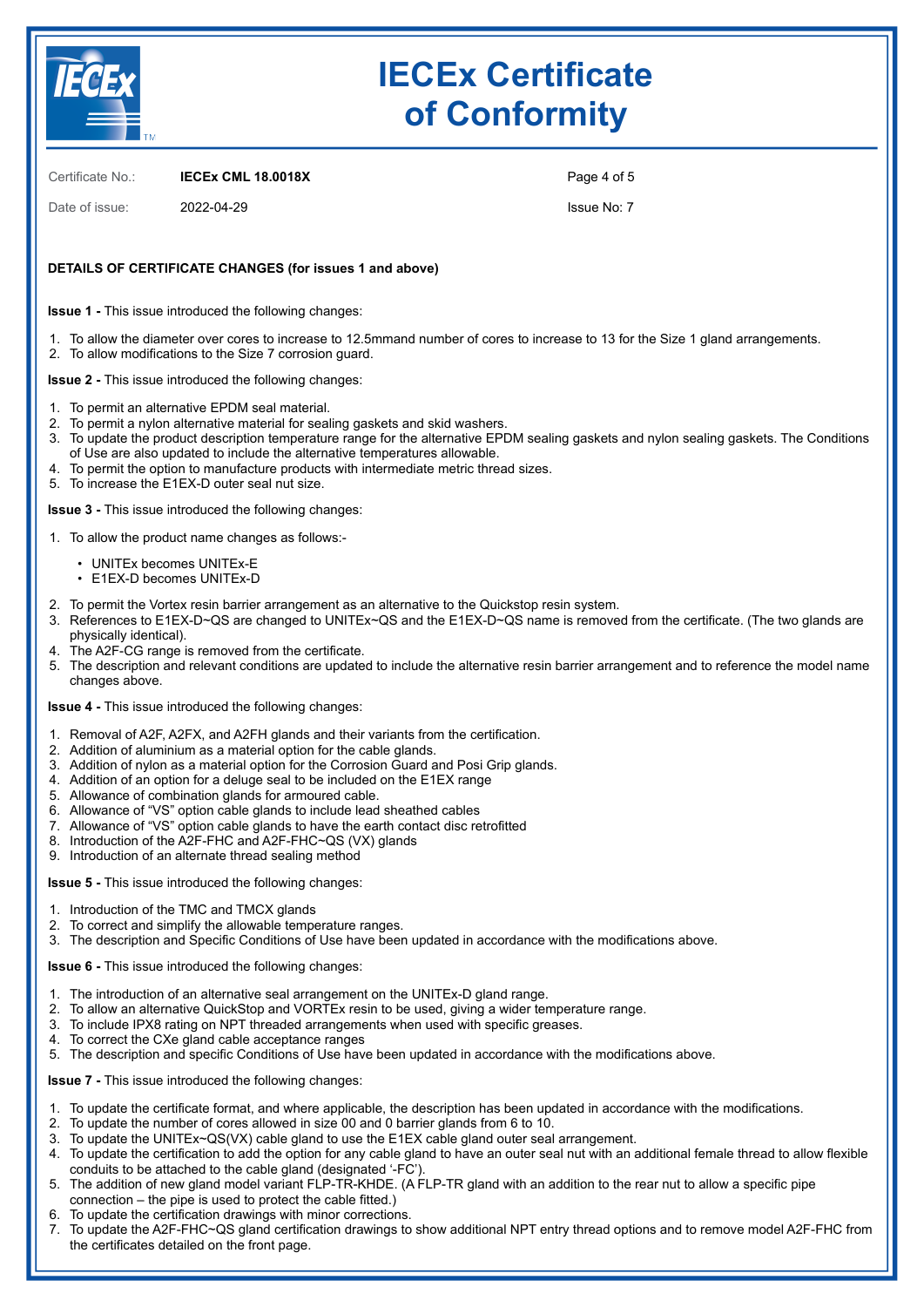

Certificate No.: **IECEx CML 18.0018X**

Page 5 of 5

Date of issue: 2022-04-29

Issue No: 7

8. To update the coding from Ex tb IIIC Db to Ex ta IIIC Da.

- 9. To permit changes to the Conditions of Manufacture and Specific Conditions of Use.
- 10. To update the wording of the grease used for the NPT threads.
- 11. To update IEC 60079-7 and IEC 60079-15 to the latest editions.

#### **Annex:**

[IECEx CML 18.0018X Issue 7 - Certificate Annex\\_1.pdf](https://www.iecex-certs.com/#/deliverables/CERT/59740/view)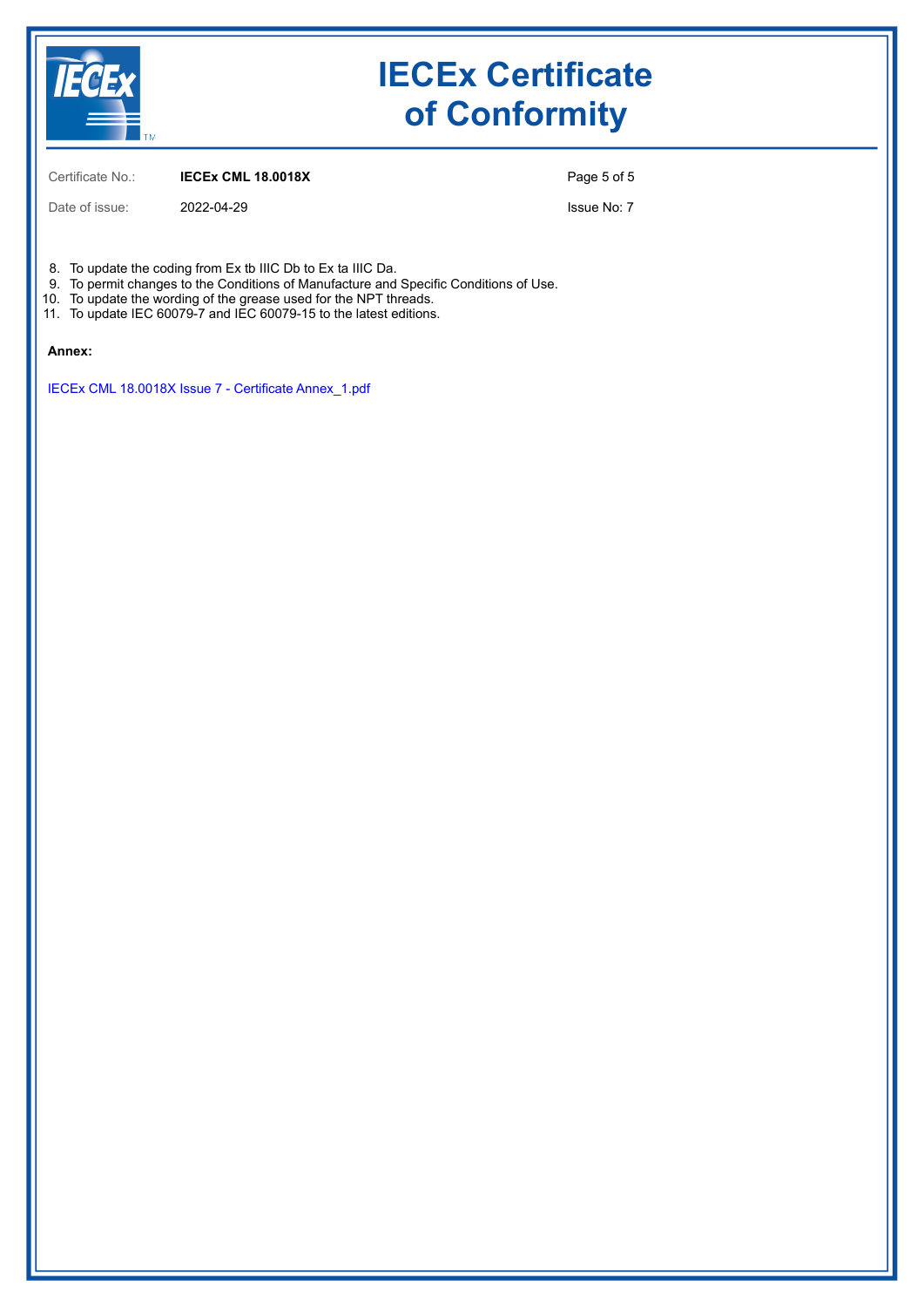

**CML** 



| Annexe to:        | IECEX CML 18.0018X Issue 7                                                                                                                                                                                                                                                                                                                                                                                                  |
|-------------------|-----------------------------------------------------------------------------------------------------------------------------------------------------------------------------------------------------------------------------------------------------------------------------------------------------------------------------------------------------------------------------------------------------------------------------|
| <b>Applicant:</b> | <b>CCG Cable Terminations PTY LTD</b>                                                                                                                                                                                                                                                                                                                                                                                       |
| Apparatus:        | Cable Gland Series E1EX (VS)(QS)(VX), E1EX-U (VS)(QS)(VX), E1EX Lead<br>Seal, D1EX (QS)(VX), CXe, CWe, EXCG (VS)(QS)(VX), VRTX SWA, FLP<br>(QS)(VX), ARMORTEX (QS)(VX), EXCG-Lead Seal, FLP-TR (QS)(VX), FLP-TR-<br>KHDE (QS)(VX), FLPHOSE (QS)(VX), Posi Grip (QS)(VX), A2EX (VS)(QS)(VX),<br>A2EX-FHC (VS)(QS)(VX), VRTX, UNITEx-D (VS), UNITEx-E, UNITEx~QS(VX),<br>UNITEx-F, UNITEx F~QS(VX), A2F-FHC-QS(VX), TMC, TMCX |

## **Description**

Cable glands for use with armoured cables, Types; E1EX (VS)(QS)(VX), E1EX-U (VS)(QS)(VX), E1EX Lead Seal, D1EX (QS)(VX), CXe, CWe, EXCG (VS)(QS)(VX), VRTX SWA, FLP (QS)(VX), ARMORTEX (QS)(VX), EXCG-Lead Seal, UNITEx-D (VS), UNITEx-E, UNITEx~QS (VX), UNITEx-F, UNITEx-F~QS(VX), TMC, TMCX.

Cable glands for use with non-armoured and braid cables, Types; FLP-TR (QS)(VX), FLP-TR- KHDE (QS)(VX), FLPHOSE (QS)(VX), Posi Grip (QS)(VX), A2EX (VS)(QS)(VX), A2EX-FHC (VS)(QS)(VX), VRTX, A2F-FHC-QS (VX).

| <b>Product</b>         | <b>Sizes</b>              | යි<br>db IIC<br>ă | ලි<br>$\overline{\mathsf{c}}$<br>응<br>ΔŇ | å<br>응<br>띳  | 을<br>옮<br>ň  | යී<br>$\frac{c}{1}$<br>$\overline{a}$<br>띳 |
|------------------------|---------------------------|-------------------|------------------------------------------|--------------|--------------|--------------------------------------------|
| ARMORTEX (QS)(VX)      | 00-7 (Metric & NPT)       | ✓                 | $\checkmark$                             | $\checkmark$ | $\checkmark$ |                                            |
| E1EX U (VS)(QS)(VX)    | 00-10 (Metric & NPT)      | ✓                 | $\checkmark$                             | $\checkmark$ | $\checkmark$ | $\checkmark$                               |
| FLP (QS)(VX)           | 00-7 (Metric & NPT)       | ✓                 | $\checkmark$                             | $\checkmark$ | $\checkmark$ |                                            |
| FLP Hose (QS)(VX)      | 00-7 (Metric & NPT)       | ✓                 | ✓                                        | ✓            | $\checkmark$ |                                            |
| FLP TR (QS)(VX)        | 00-7 (Metric & NPT)       | ✓                 | ✓                                        | ✓            | $\checkmark$ |                                            |
| FLP-TR-KHDE (QS)(VX)   | 00-7 (Metric & NPT)       | $\checkmark$      | $\checkmark$                             | $\checkmark$ | $\checkmark$ | $\checkmark$                               |
| A2EX (VS) (QS)(VX)     | 00-13 (Metric &NPT)       | ✓                 | $\checkmark$                             |              |              | $\checkmark$                               |
| A2EX-FHC (VS) (QS)(VX) | 00-13 (Metric) 0-11 (NPT) | ✓                 | ✓                                        |              |              |                                            |

Eurofins E&E CML Limited **Newport Business Park** New Port Road **Ellesmere Port** CH65 4LZ

T +44 (0) 151 559 1160 E info@cmlex.com

### www.cmlex.com

Company Reg No. 8554022 VAT No. GB163023642

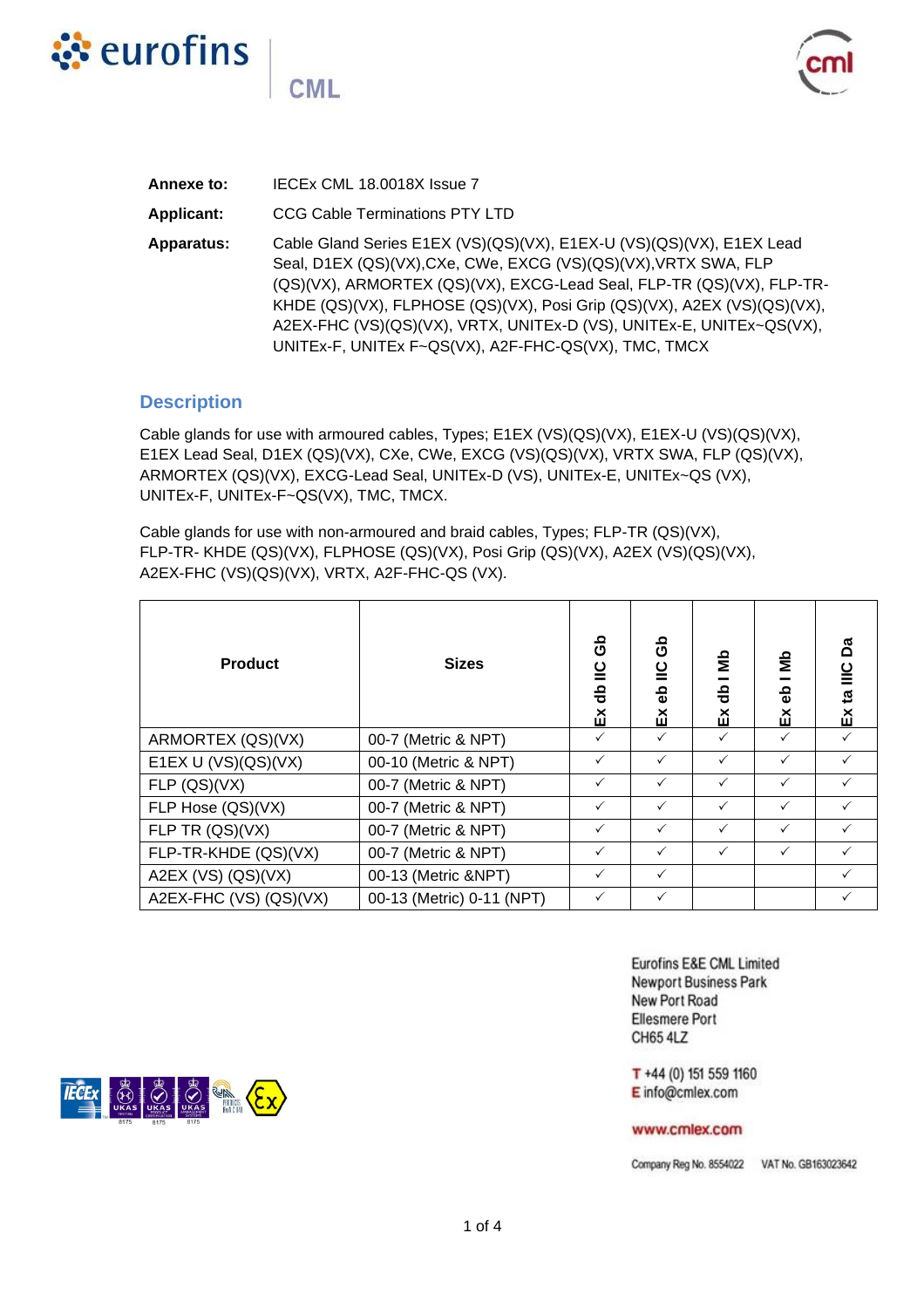

| <b>Product</b>        | <b>Sizes</b>               | ය<br>ර<br>Ex db IIC | සි<br>$\leq$<br>န္မ<br>ă | db I Mb<br>ă | $\frac{1}{2}$<br>ęр<br>ă | å<br>Ex ta IIIC |
|-----------------------|----------------------------|---------------------|--------------------------|--------------|--------------------------|-----------------|
| A2F-FHC~ QS (VX)      | 00-10 (Metric) 0-10 (NPT)  | $\checkmark$        | $\checkmark$             |              |                          | $\checkmark$    |
| D1EX (QS)(VX)         | 00-13 (Metric) 00-11 (NPT) | $\checkmark$        | $\checkmark$             |              |                          | $\checkmark$    |
| E1EX $(VS)(QS)(VX)$   | 00-13 (Metric) 00-11 (NPT) | $\checkmark$        | $\checkmark$             |              |                          | $\checkmark$    |
| <b>E1EX Lead Seal</b> | 00-13 (Metric) 00-11 (NPT) | $\checkmark$        | $\checkmark$             |              |                          | $\checkmark$    |
| EXCG (VS)(QS)(VX)     | 00-10 (Metric)             | $\checkmark$        | $\checkmark$             |              |                          | $\checkmark$    |
| EXCG - Lead Seal      | 00-13 (Metric)             | $\checkmark$        | $\checkmark$             |              |                          | $\checkmark$    |
| Posi Grip (QS)(VX)    | 00-11 (Metric)             | $\checkmark$        | $\checkmark$             |              |                          | $\checkmark$    |
| UNITEx-D (VS)         | 00-10 (Metric & NPT)       | $\checkmark$        | $\checkmark$             |              |                          | $\checkmark$    |
| UNITEx ~QS(VX)        | 00-10 (Metric & NPT)       | $\checkmark$        | $\checkmark$             |              |                          | $\checkmark$    |
| UNITEx-F~ $QS(VX)$    | 00-10 (Metric & NPT)       | $\checkmark$        | $\checkmark$             |              |                          | $\checkmark$    |
| <b>TMCX</b>           | 00-11 (Metric & NPT)       | $\checkmark$        | $\checkmark$             |              |                          | $\checkmark$    |
| CXe                   | 00-13 (Metric) 00-11 (NPT) |                     | $\checkmark$             |              |                          | $\checkmark$    |
| <b>CWe</b>            | 00-13 (Metric) 00-11 (NPT) |                     | $\checkmark$             |              |                          | $\checkmark$    |
| <b>TMC</b>            | 00-11 (Metric & NPT)       |                     | $\checkmark$             |              |                          | $\checkmark$    |
| UNITEx-E              | 00-10 (Metric & NPT)       |                     | $\checkmark$             |              |                          | $\checkmark$    |
| UNITEx-F              | 00-10 (Metric & NPT)       |                     | $\checkmark$             |              |                          | $\checkmark$    |
| <b>VRTX</b>           | 0-8 (Metric)               |                     | $\checkmark$             |              |                          | $\checkmark$    |
| <b>VRTX SWA</b>       | 0-8 (Metric)               |                     | $\checkmark$             |              |                          | $\checkmark$    |

Notes

- 1. Cable glands with parallel entry threads are IP66/68 when fitted with the supplied sealing gasket. NPT threads are at least IP65 as standard, but IP68 (2m) can be achieved if one of the following grease types is applied to the NPT thread before fitting:- Renolit Lubrene CA 700, Renolit LC-WP2, Renolit Lubrene LX 220 EP2, Renolit Moly LX 2 or Dow Corning 4 Electrical Compound.
- 2. Cable glands with parallel entry threads (e.g. Metric and BSP parallel) are supplied with fitted sealing gaskets as standard. The sealing gasket is optional for Ex d applications without IP rating. (RE-FLEx cord may be used as an alternative to a standard sealing gasket.)
- 3. 'VS' in the name of a cable gland variant indicates that a thin copper/brass disc is fitted between the inner seal and the cone for earth continuality to a metallic cable screen (e.g. variable speed drive cable or a lead sheathed cable). The sealing arrangement between the inner seal and the potted sleeve is not affected. Note that a standard cable gland type can be converted to a (VS) variant by retrofitting the thin copper / brass disc. The product marking does not need to be changed when the copper / brass disc is retrofitted.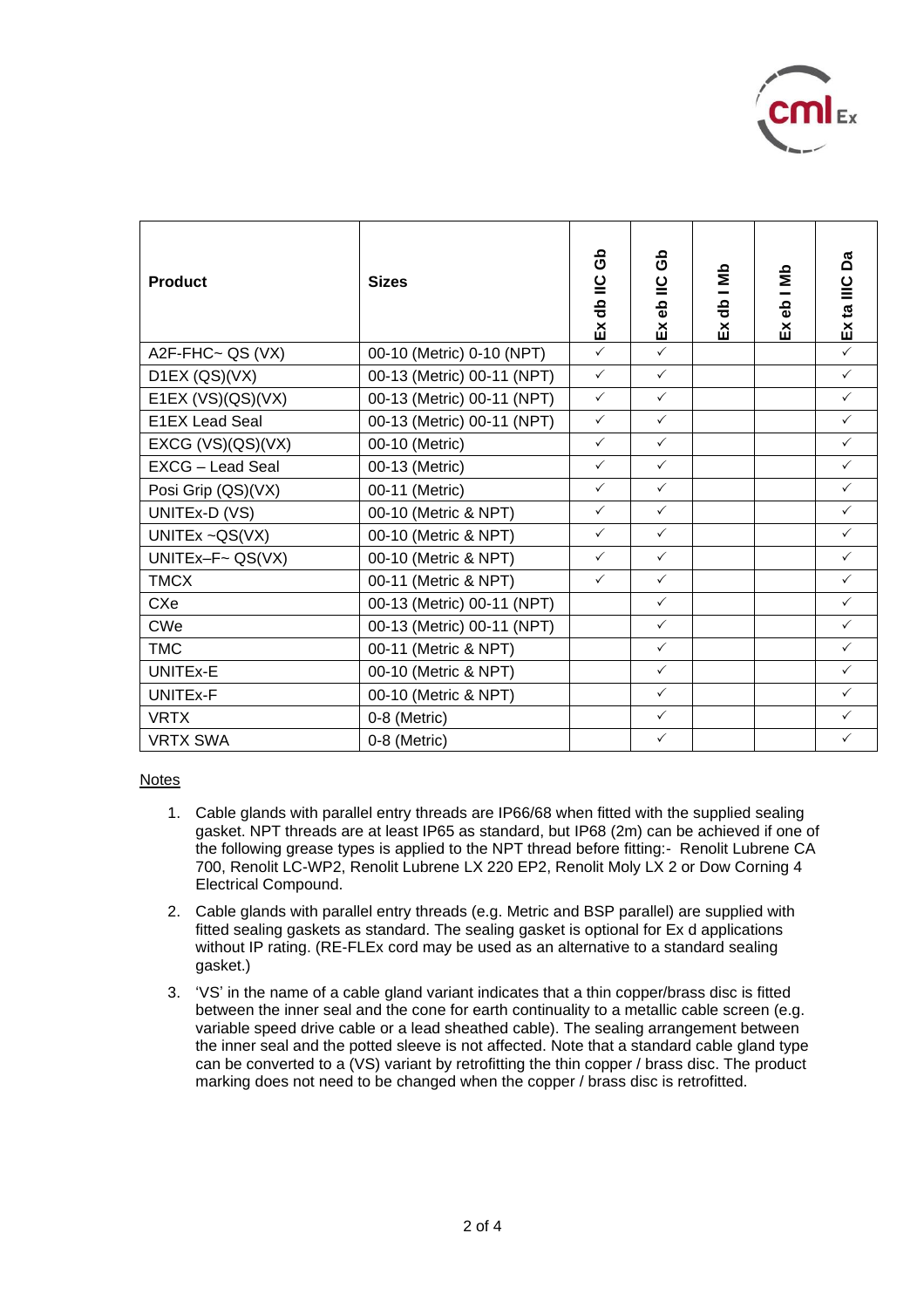

- 4. '-FC' in the name of a cable gland variant indicates that the outer seal nut has an additional female thread to allow the connection of a flexible conduit.
- 5. 'QS' in the name of a cable gland variant, indicates that it is the Quickstop resin barrier version of the cable gland. This utilises a clear potting compound to achieve a hard setting seal inside the gland. The sealing compound is transparent and accommodates inspection.
- 6. 'VX' in the name of a cable gland variant, refers to the Vortex resin barrier version of the cable gland. This utilises a coloured potting compound to achieve a hard setting seal inside the gland. There is a transparent elastomeric seal at the end of the compound enclosure to accommodate inspection.
- 7. Cable glands that are available as both barrier (QS or VX) and non-barrier versions may be supplied as non-barrier versions together with the additional components needed to convert them to barrier versions if required. When the conversion is carried out the product marking does not need to be changed
- 8. RE-FLEx sealing cord can be used as an alternative to a standard sealing gasket to achieve IP66/68. It is intended as a retro-fit solution and must be installed according to the fitting instructions supplied with it.

Materials of Manufacture

- Brass (CZ121), Bronze (PB2), Stainless Steel (316), Aluminium (6063), Mild steel (EN8)
- HDPE (D7255/HL), PTFE (CCG PTFE-001), Nylon (6)
- EPDM (64 Shore), Silicone (CCG G/65-1C)
- QuickStop Ex resin (S50/EPA or FR/846), VORTEx Ex resin (S50/Y, EPA/Y or FR/846/Y)

## **Conditions of Manufacture**

The following conditions are required of the manufacturing process for compliance with the certification.

- i. Where the product incorporates certified parts or safety critical components, the manufacturer shall ensure that any changes to those parts or components do not affect the compliance of the certified product that is the subject of this certificate.
- ii. Cable glands with intermediate metric entry thread sizes shall be constructed by enlarging the entry thread size of the standard size product immediately below the intermediate thread size. The minimum entry wall thickness, allowable number of cores, cable size range and constructional parts utilised (other than the entry thread component) shall not differ from that of the standard size used.
- iii. When constructed of aluminium, the glands shall not be marked for Group I applications.